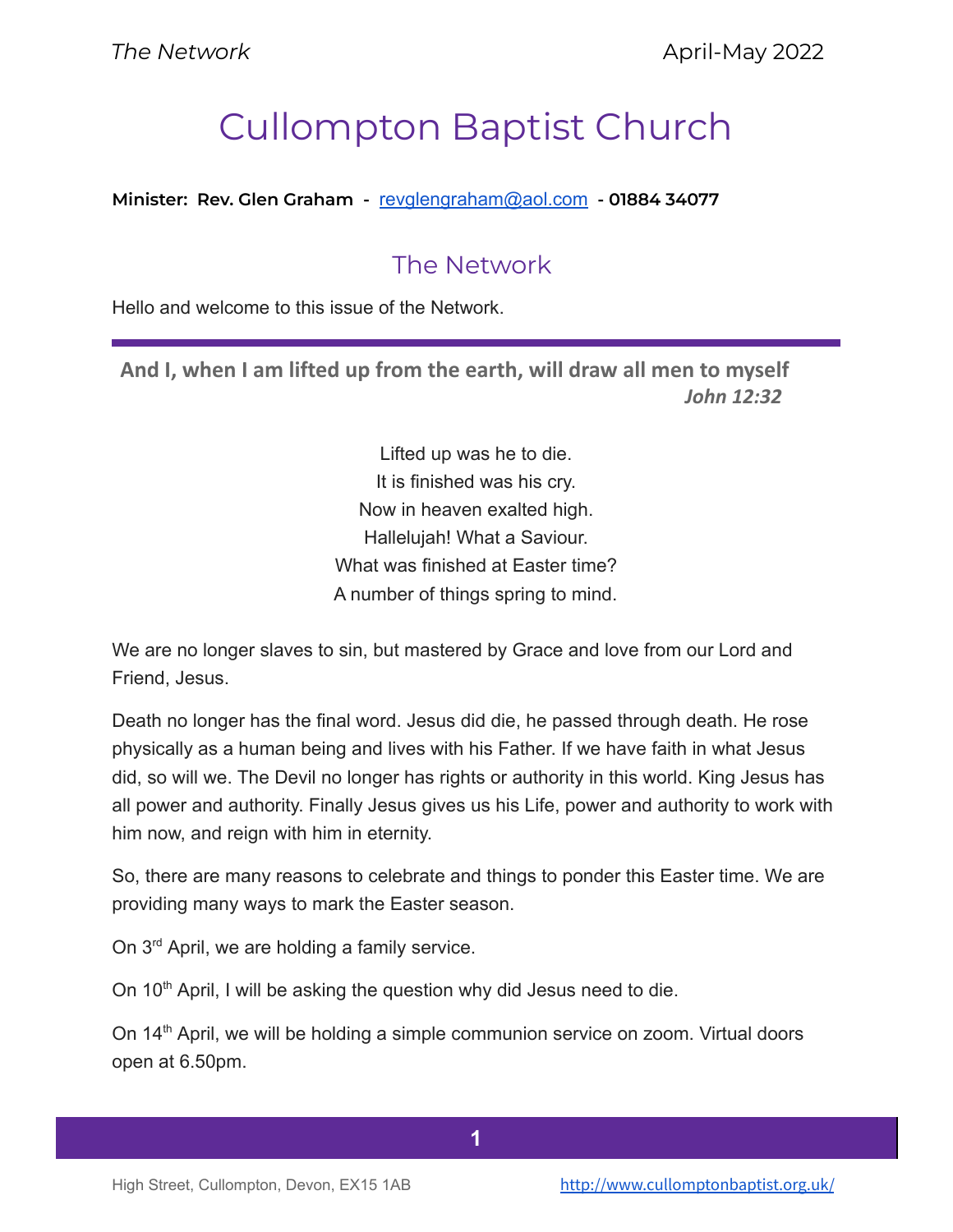Great news! The Good Friday walk of witness and all ages' service is back on the  $15<sup>th</sup>$ April. We will gather at Tesco at 10am and proceed through town to Saint Andrew's for an 11am service.

Finally our Easter Sunday service on the  $17<sup>th</sup>$  April at 10.30am. We look forward to seeing you.

I wish to draw your attention to our AGM which will take place after the Morning service on Sunday 8th May. All paperwork will be circulated in advance.

For the Church to run well, we desperately need a Church secretary and one other deacon at the very least. Our current team is working at beyond full capacity. Frankly burn-out is waiting around the corner.

Would you prayerfully consider who you might nominate or consider standing yourself.

I am most grateful to Marilyn, Margaret and David for all their hard work and support.

May the risen Christ fill your hearts and lives this Easter time.

In Christ,

Glen and Rowan Graham

## **A Caribbean adventure**

I am so thankful to God that he answered my prayers both for my health and for my long awaited cruise to go ahead. My friends and I booked this special holiday for my 70th year in October 2019 and even up to a few days before were not entirely sure it would go ahead as planned. However, it did and what a wonderful experience it was. Definitely a holiday of a lifetime and prayers answered.

We visited Madeira, Terceira in the Azores and 11 Caribbean Islands and had many sea days to relax and enjoy the ship and the vast oceans. Everywhere we visited had its own charm but my best memories will be of the landscapes and the wildlife. Each Caribbean Island had its proper name and some had another that designated them as "the nature island", "the turtle island", "the pelican island", "the happy island", "the spice island" and the "island of waterfalls".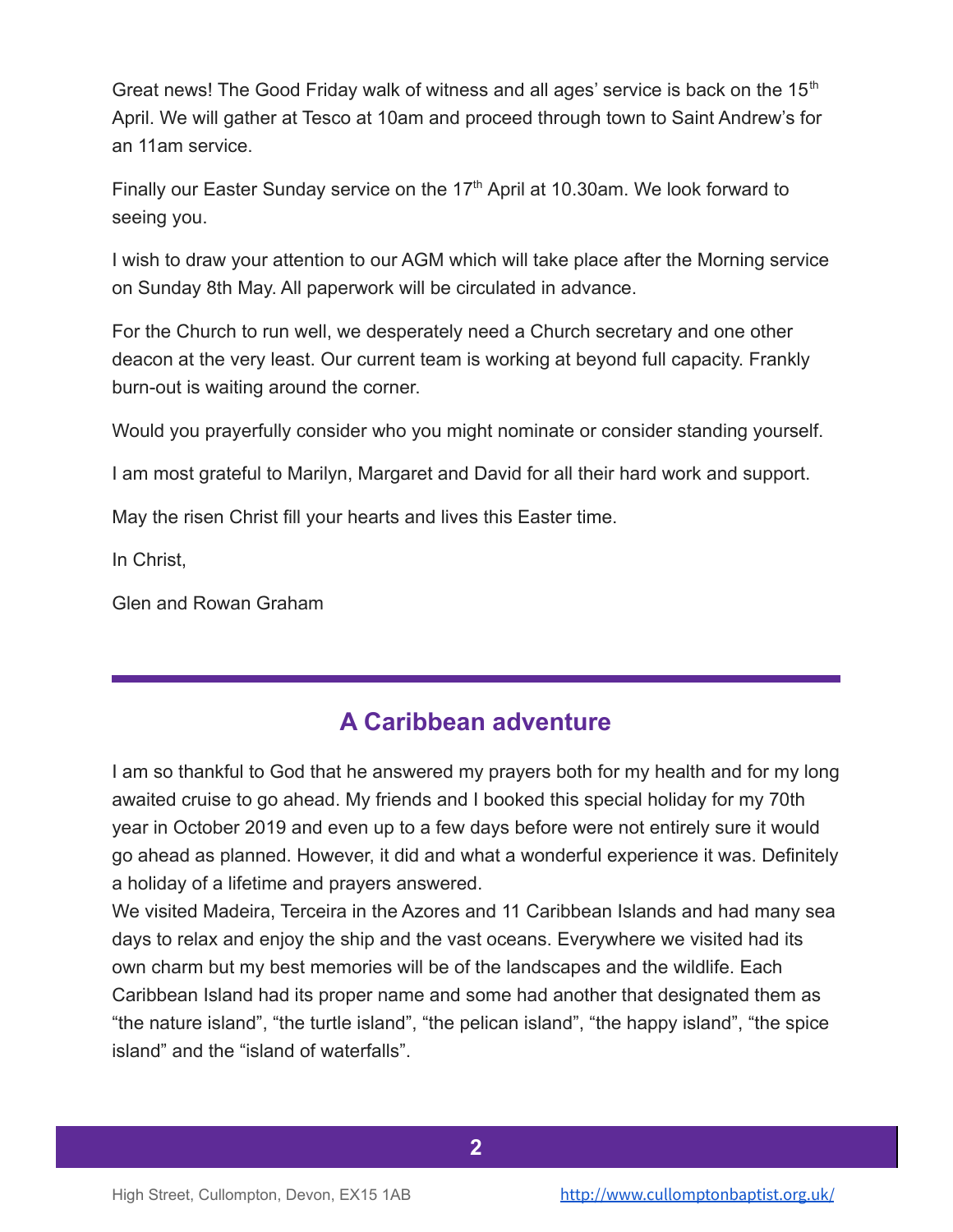I saw beautiful sunrises and sunsets, lovely blue skies and sunshine, the awesome oceans, stunning coastlines, majestic mountains, lush rainforests as well as desert areas with cacti. I was also lucky enough to see lizards, iguanas, pelicans, turtles, flamingos, colourful fish from inside a glass submarine, and dolphins and flying fish leaping from the sea alongside our ship as we made our way from one beautiful island to another. I saw crafts and craftspeople, went on boat and catamaran trips as well as 4x4 off roading trips, tasted rum punch, swam in the ocean and relaxed on the beaches.

In stark contrast I saw the devastation on some islands caused by the tail end of a hurricane in 2016 as well as the loss of businesses due to Covid 19 and the poverty that many local people lived in. I saw a man sat outside a rickety old shack on a plastic garden chair. The shack had no door and no windows and the only furniture I could see was a television sat on the floor. There are always the haves and have nots, the rich and the poor but the contrast of it struck me more here for some reason. All of this made me feel very blessed and incredibly lucky to have a good home and to be able to be there on this trip of a lifetime.

I thank God for all his blessings.

Marilyn x

#### **Sunday Services - 10:30 in Church**

- 3rd April Family Service, Rev. Glen Graham.
- 10th April Sunday Service, Rev. Glen Graham.
- 17th April Easter Sunday, Communion Service, Rev. Glen Graham.
- 24th April Sunday Service, Gregor Thotheringham.
- 1st May Sunday Service, Rev. Glen Graham.
- 8th May Sunday Service, Rev. Glen Graham.
- 15th May Communion Service, Rev. Glen Graham.